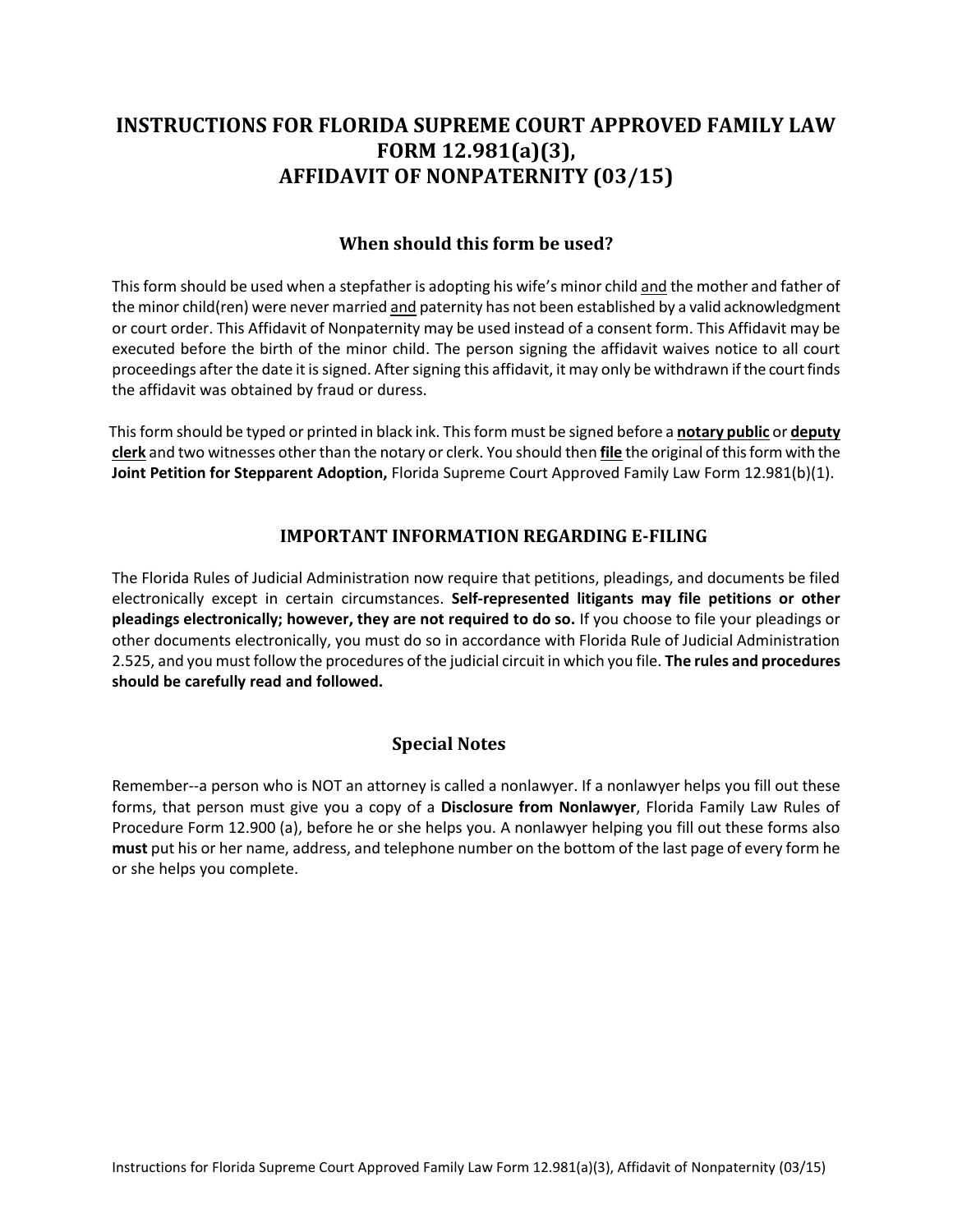IN THE CIRCUIT COURT OF THE **INGLE COUPLAL CIRCUIT**, IN AND FOR \_\_ COUNTY, FLORIDA

| Case No.: |  |
|-----------|--|
| Division: |  |

Division: IN THE MATTER OF THE ADOPTION OF

*{use name to of the minor child(ren)}*Adoptee(s)

\_\_\_\_\_\_\_\_\_\_\_\_\_\_\_\_\_\_\_\_\_\_\_\_\_\_\_\_\_\_\_\_\_\_\_\_\_\_\_\_\_\_\_,

## **AFFIDAVIT OF NONPATERNITY**

I, {full legal name} stated in this affidavit and certify that the following statements are true: I, have personal knowledge of the facts

- 1. I have been told that *{name}* has a child. I do not wish to and shall not establish or claim paternity for this child, whose name is \_\_\_\_\_\_\_\_\_\_\_\_\_\_\_\_\_\_\_\_\_\_\_\_\_\_ and whose date of birth is\_\_\_\_\_\_\_\_\_\_\_\_\_\_\_\_\_\_\_\_\_\_\_\_\_\_\_\_\_\_\_\_\_\_.
- 2. The child referenced in this affidavit was not conceived or born while the birth mother was married to me. I AM NOT MARRIED TO THE BIRTH MOTHER, nor do I intend to marry the birth mother.
- 3. The child has not been established to be my child in any court proceeding and I have not adopted this child.
- 4. I have no interest in assuming the responsibilities of parenthood for this child. I have not acknowledged and will not acknowledge in writing that I am the father of this child or will not institute court proceedings to establish the child as mine.
- 5. I do not object to any decision or arrangements the birth mother makes regarding this child, including adoption.
- 6. I understand my right to choose a person who does not have an employment, professional, or personal relationship with the adoption entity or the prospective adoptive parents to be present when this affidavit is executed and to sign it as a witness. The witness I selected is *{full legal name}*
- L  $7<sub>1</sub>$  the court finds it was executed by fraud or duress. . I am executing this affidavit freely and voluntarily and I understand that it can only be withdrawn if

#### **I WAIVE NOTICE OF ANY AND ALL PROCEEDINGS TO TERMINATE PARENTAL RIGHTS OR FINALIZE AN ADOPTION UNDER CHAPTER 63, FLORIDA STATUTES.**